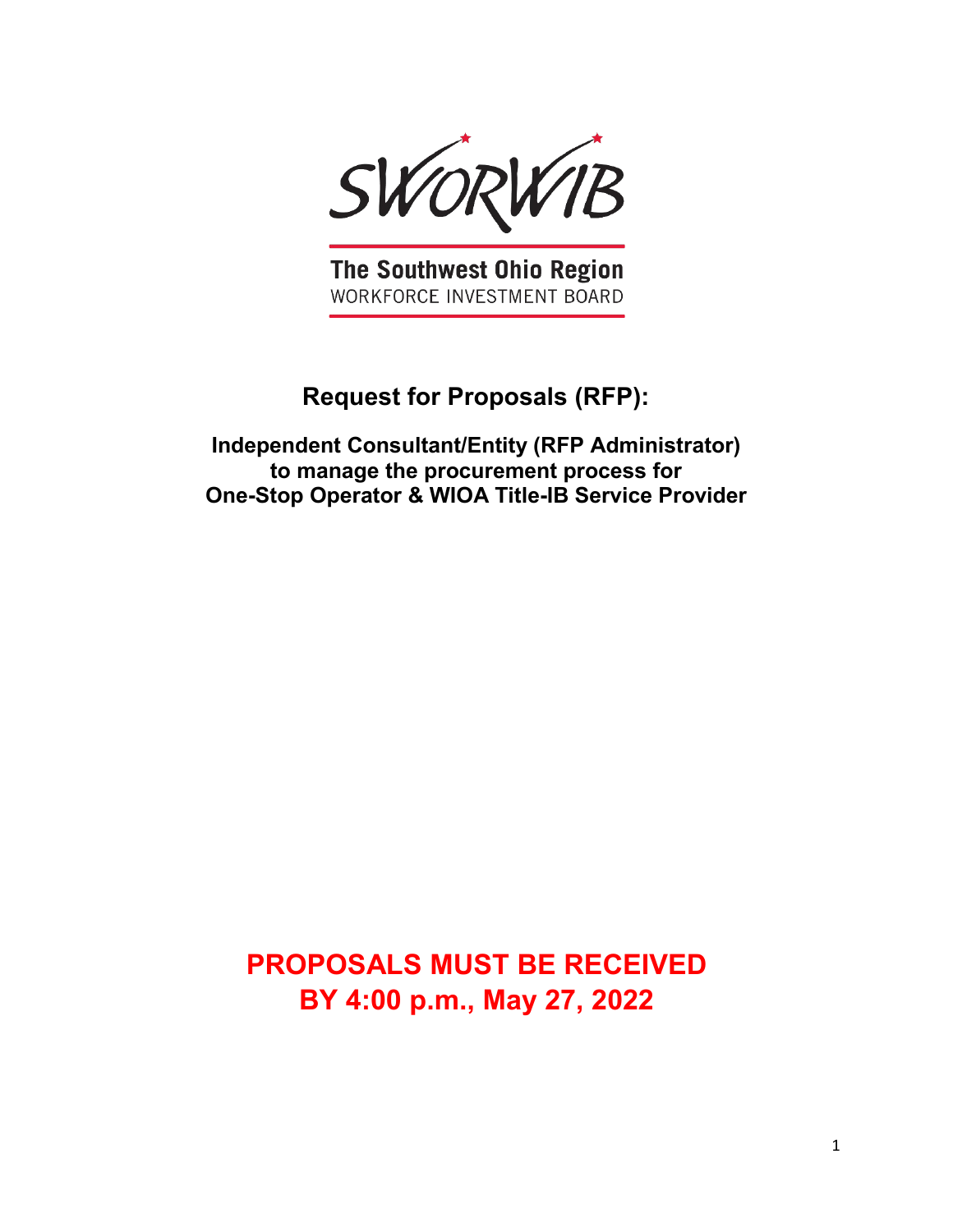## **INQUIRIES**

Prospective respondents are invited to ask questions to this RFP from May 16-20, 2022 by sending an e-mail to: [admin@sworwib.org](mailto:admin@sworwib.org)

## **KEY DATES**

**May 16-20, 2022 Inquiries/Q&A May 31, 2022 Proposal selected June 1, 2022** Contract begins<sup>\*</sup>

**May 13, 2022** RFP issued **May 27, 2022 (4:00PM)** Deadline for receipt of proposal **May 27-31, 2022** Review of proposals **May 31, 2022** Contract negotiations<sup>\*</sup>

\*subject to change/update

## **PROCEDURES FOR SUBMITTAL OF PROPOSALS**

- Proposals must be complete when submitted. Contextual changes or additions will not be accepted after submission, unless changes are specifically requested by **SWORWIB**
- A person legally authorized to bind the offer/proposal shall sign the contract.
- **One (1) signed original in PDF format must be emailed to [admin@sworwib.org](mailto:admin@sworwib.org) not later than 4:00PM on May 27, 2022.**
- Please email any questions to **[admin@sworwib.org](mailto:admin@sworwib.org.)**. **PROPOSALS WILL ONLY BE ACCEPTED VIA EMAIL.**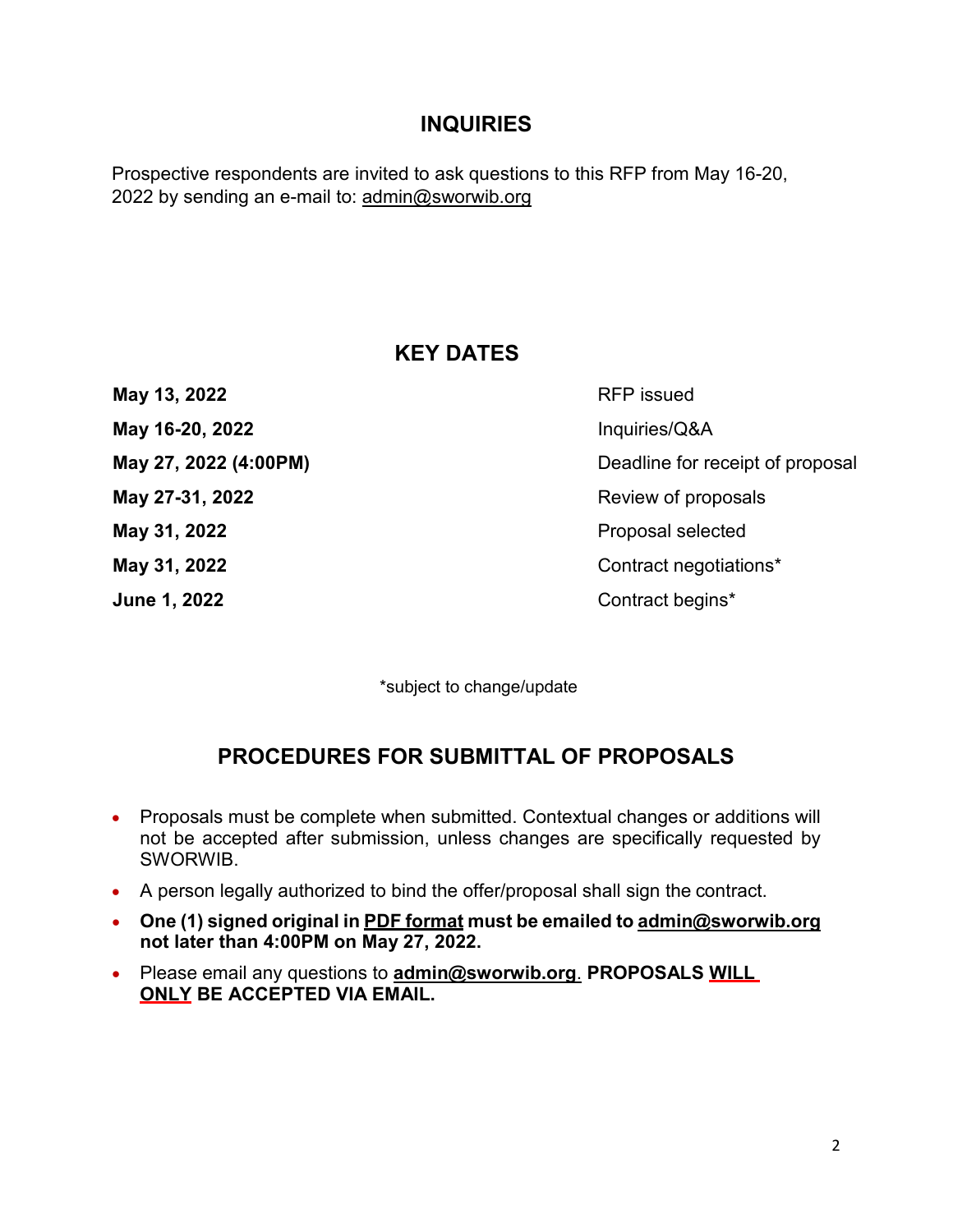### **1. PROJECT:**

The Southwest Ohio Region Workforce Investment Board (SWORWIB) is seeking an RFP Administrator (independent consultant/entity) to facilitate the procurement process of One-Stop Operator and WIOA Title I Adult and Dislocated Worker Service Provider.

## **2. SERVICE AREA/CENTER LOCATIONS:**

The SWORWIB/Area 13 workforce development area is comprised of Cincinnati and Hamilton County. The OhioMeansJobs (OMJ) Center /American Job Center comprehensive site is located in Downtown Cincinnati. Several access points are also operating through active partnerships with the local public library system.

## **3. BACKGROUND:**

Under the Workforce Innovation and Opportunity Act (WIOA), One-Stop Operators must be procured in a competitive process, with WIOA youth, adult, and dislocated worker services procurement strongly encouraged.

In Cincinnati-Hamilton County, the current One-Stop Operator and WIOA Title I Adult and Dislocated Worker Service Provider is Hamilton County Job and Family Services (HCJFS); that contract will expire on December 31, 2022.

An Evaluation/Review Team (Ad-hoc Committee) of the SWORWIB, will be assembled to evaluate and score proposals as well as arrive at a consensus to recommend the new One-Stop Operator/ WIOA Title I Adult and Dislocated Worker Service Provider (one entity, with designated firewalls between the two functions).

The RFP Administrator will work with the SWORWIB Executive Director and Ad-hoc Committee to assist them with support and facilitation of the procurement process for One-Stop Operator and WIOA Title I service provider.

*One-Stop Operator Roles/Responsibilities:*

- Be the point of contact regarding issues pertaining to customer complaints that are substantive to the required partners operating in the comprehensive One-Stop (OhioMeansJobs) Centers.
- Convene partner meetings on a regular basis as well as stakeholder meetings including all core program partners and advising the Board on partner operational challenges and successes.
- Coordinate service delivery among partners
- Manage onsite hours of operation at the Center.
- Facilitate customer flow, customer service, initial assessment, resource room usage, tracking, and referral processes are carried out as agreed upon in the WIOA MOU.
- Communicate Board and Administrative policies & procedures to all partners.
- Report to the Board on Center Activities
- Submit a written and verbal report on work accomplished and challenges encountered on a monthly basis to the Board.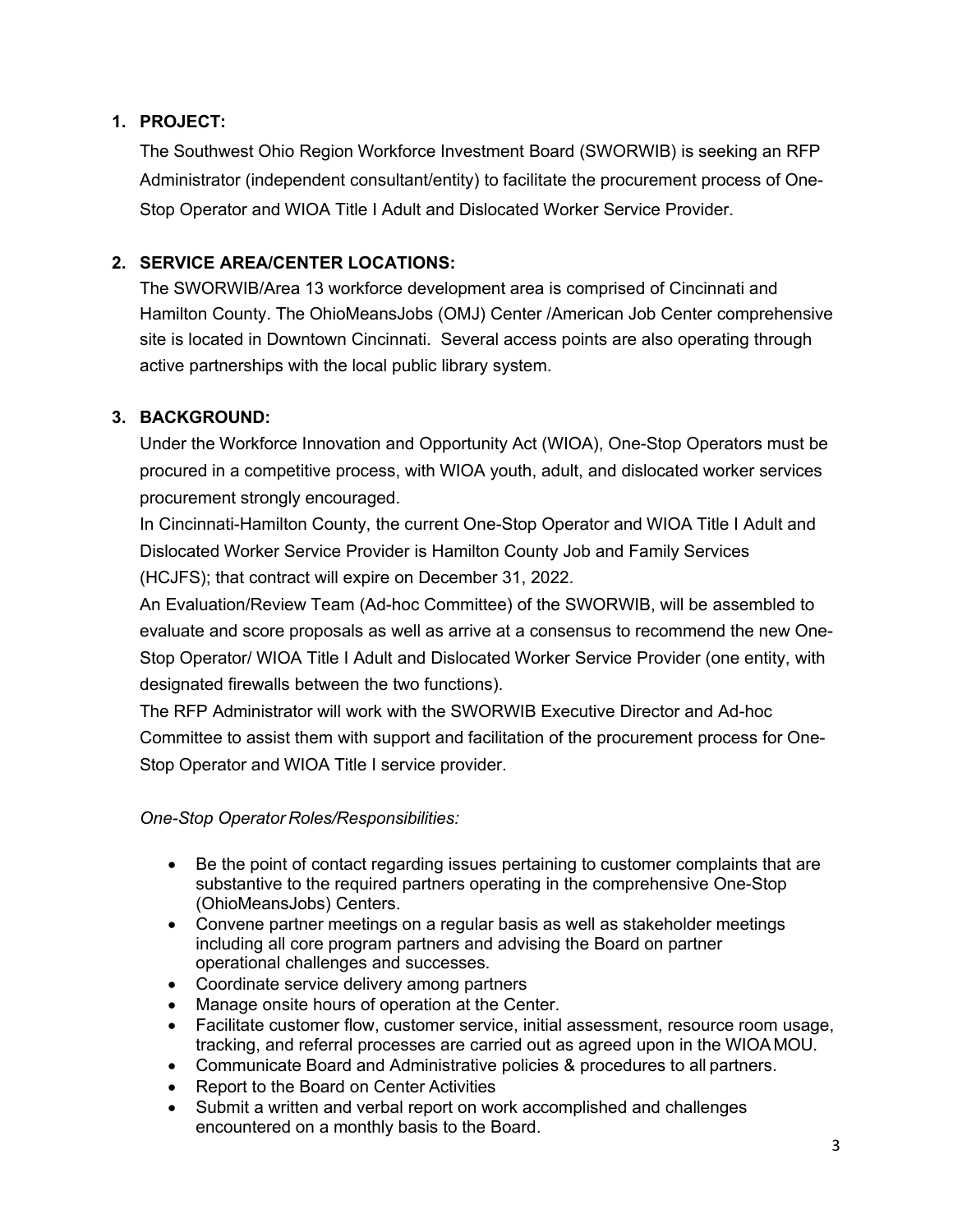• Gather data for the Board from the partners, including common measures information, tracking incoming clients, resource room usage, and program specific referrals as outlined in WIOA and the local area's Memorandum of Understanding (MOU).

#### *WIOA Career Services Provider Roles/Responsibilities:*

- Facilitate recruitment, intake, eligibility, assessment, and screening for WIOA Title I services
- Provision of basic career services as agreed upon in the MOU between partner agencies
- Provision of individualized career services for Adults and Dislocated Workers
- Provision of training services for Adults and Dislocated Workers
- Provision of follow-up services for Adults and Dislocated Workers
- Meet and/or exceed performance measures mandated by WIOA and performance success indicators established by the Local Workforce Development Board
- Work closely with Core Program Partners and Required Partners
- Facilitate career pathways and sector strategies
- Provision of employer services and business development activities in collaboration with partners
- Carry out other responsibilities outlined in the negotiated MOU with partner agencies.

#### **4. PROJECT STEPS AND KEY RESPONSIBILITIES FOR THE RFP ADMINISTRATOR:**

The SWORWIB will require, at a minimum, the following key functions of the RFP Administrator during the procurement process of the OSO/WIOA Career Services Provider:

- RFP Administrator coordinates with the SWORWIB Executive Director and Evaluation/Review Committee Chairperson on the selection process of committee members
- RFP Administrator will communicate with the Committee Chairperson, in collaboration with the SWORWIB Executive Director, to discuss requirements of a One-Stop Operator and service provider and go over action steps.
- Committee Chairperson, SWORWIB Executive Director, and RFP Administrator discusses request for proposal distribution and compile list and strategy
- RFP Administrator will review the area's local strategic plan to support alignments.
- RFP Administrator reviews current State and Local policies and procedures for One-Stop Operator
- RFP Administrator reviews current draft RFP for One-Stop Operator & WIOA Title-IB Service Provider; makes suggestions/recommendations and updates (if applicable)
- RFP Administrator collaborates with SWORWIB Executive Director, HCJFS Contract/Fiscal Staff and/or Committee Chairperson to finalize request for proposal
- RFP Administrator releases request for proposal on multiple outlets/platforms, including City, County, State, Regional, and National sites
- RFP Administrator prepares draft evaluation tool and finalizes it with the Committee Chairperson and SWORWIB Executive Director
- RFP Administrator reviews incoming proposals and performs a compliance review of bids; proposals passing the compliance review will be eligible to move forward to the Committee for review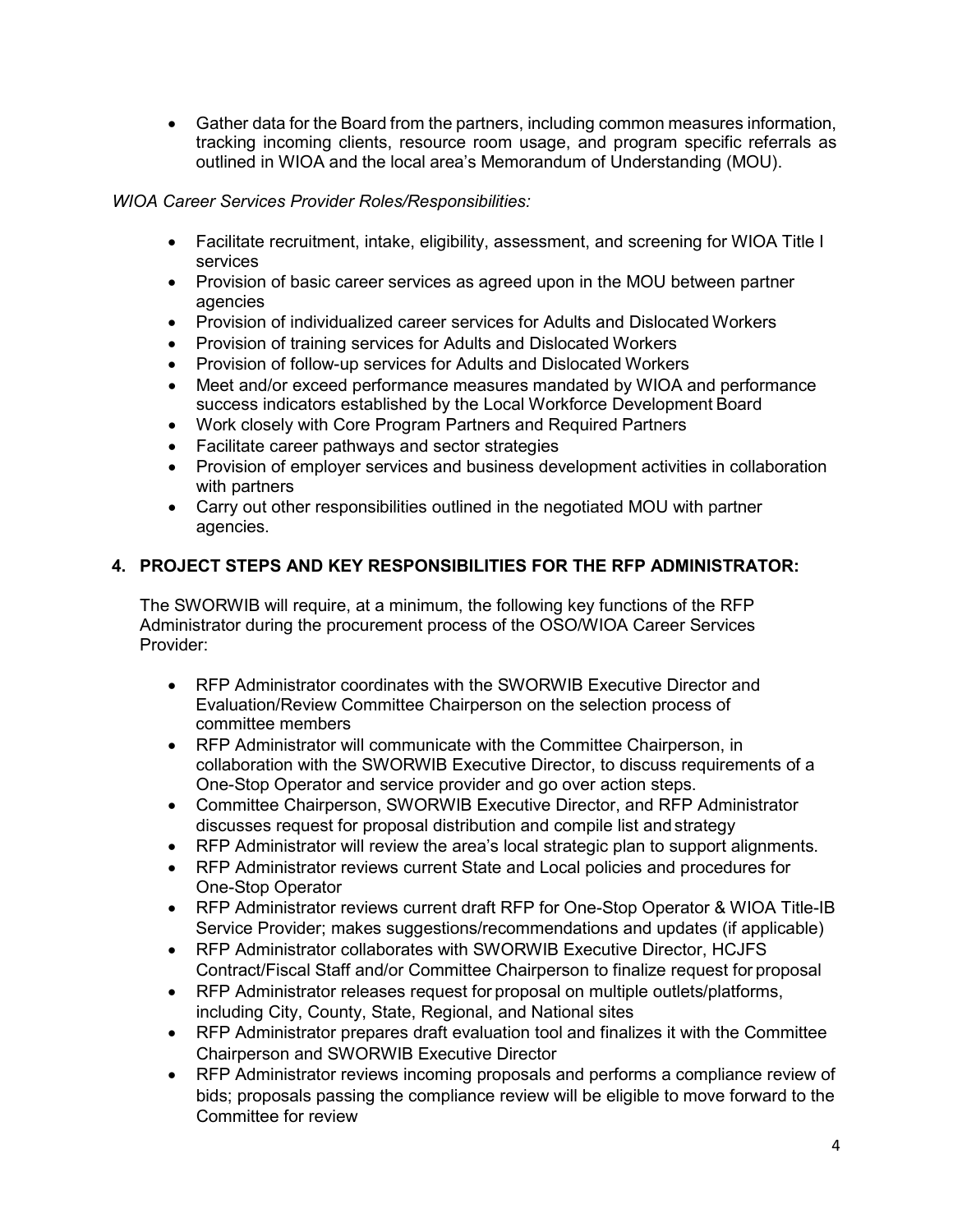- Committee members conduct individual reviews and scoring of proposals (bids that passed the initial compliance review)
- Committee meets and collectively reviews/evaluates proposals, and formulates a consensus recommendation/selection of a winning proposal(s)
- RFP Administrator maintains all documentation, meeting minutes, Q&A between bidders/prospective bidders, and advises (as needed) the SWORWIB Executive Director during the process
- SWORWIB awards the contract to the new One-Stop Operator & WIOA Title-IB Service Provider by August 11, 2022, with a desired contract start date of December 1, 2022 (to overlap with the current One-Stop Operator & WIOA Title-IB Service Provider for 30 days).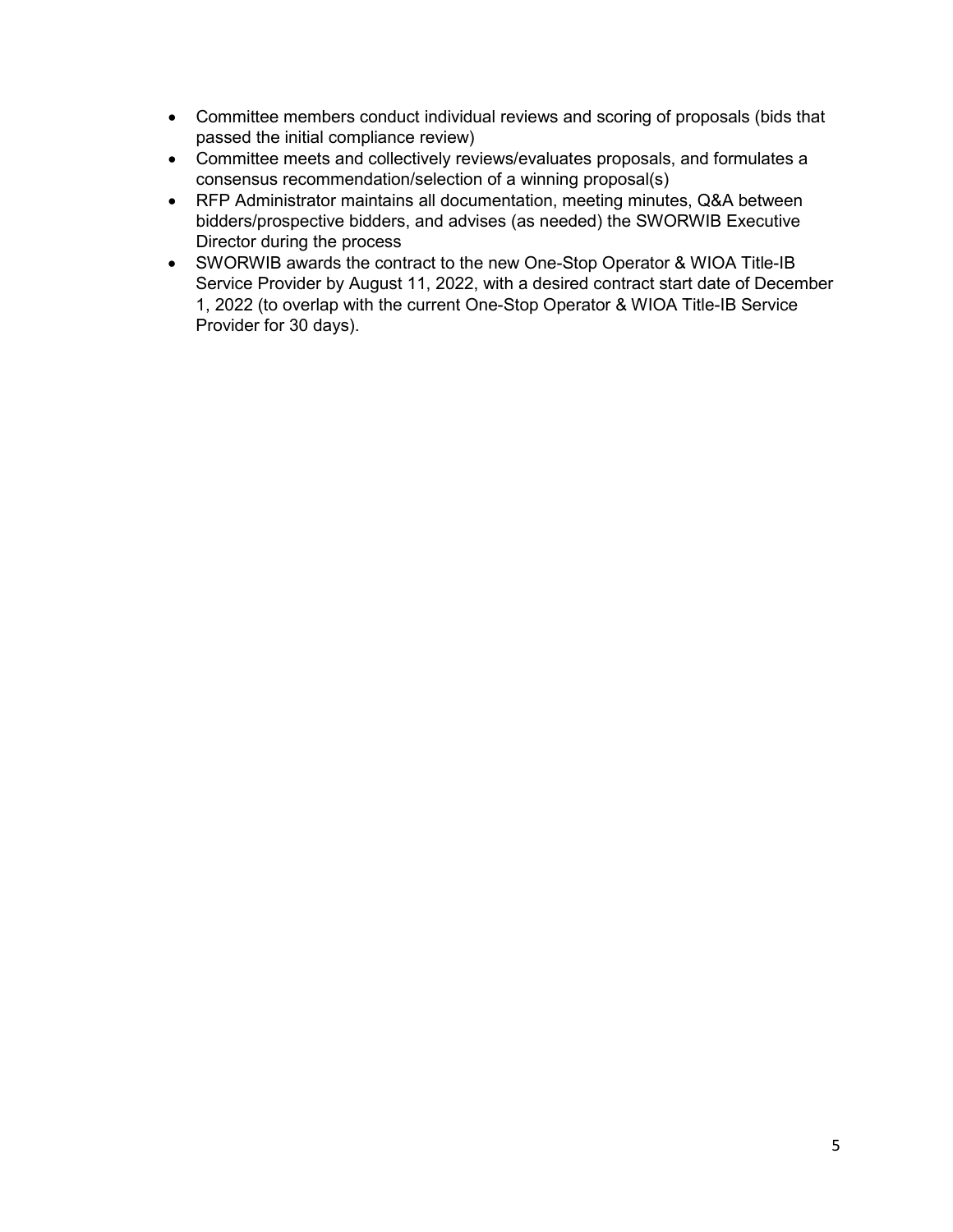#### **5. PROPOSAL INSTRUCTIONS AND FORMAT FOR CONSULTANT RESPONSES**

**Format:** Each submitted proposal should include the following outlined sections to format their document. Each section must be clearly labeled and should follow the same format listed below in order to be eligible to receive the maximum number of points. The proposal must address all the questions in each section. Incomplete proposals may not be considered.

Each proposer should submit one **One (1) signed original in PDF format to**  [admin@sworwib.org](mailto:admin@sworwib.org) not later than 4:00PM on May 27, 2022**.**

*Responses should be submitted as follows:*

- Typed on 8 1/2" by 11" paper,
- One-inch margins,
- Ten 12 font size, and
- Pages must be sequentially numbered.

## **6. INFORMATION REQUIRED IN THE PROPOSAL:**

In order to simplify the review process and obtain the maximum degree of comparison, your proposal must be organized as follows:

#### **Section 1.** *Title Page*

Complete the RFP Title Page (ATTACHMENT A): legal name of the organization, federal identification number, address, contact person/title, phone number, email address, type of organization, amount of proposal and sign/date.

#### **Section 2.** *Table of Contents*

Include a clear identification of the material by section and by page number.

#### **Section 3.** *Letter of Transmittal*

Briefly state your understanding of the work to be done and describe work performed directly related to the facilitation and procurement of the One-Stop Operator and WIOA Title I Youth, Adult and Dislocated Worker Service Provider.

*Please include*:

• Documentable experience with the facilitation and procurement of the One-Stop Operator and WIOA Title I Youth, Adult and Dislocated Worker Service Provider process.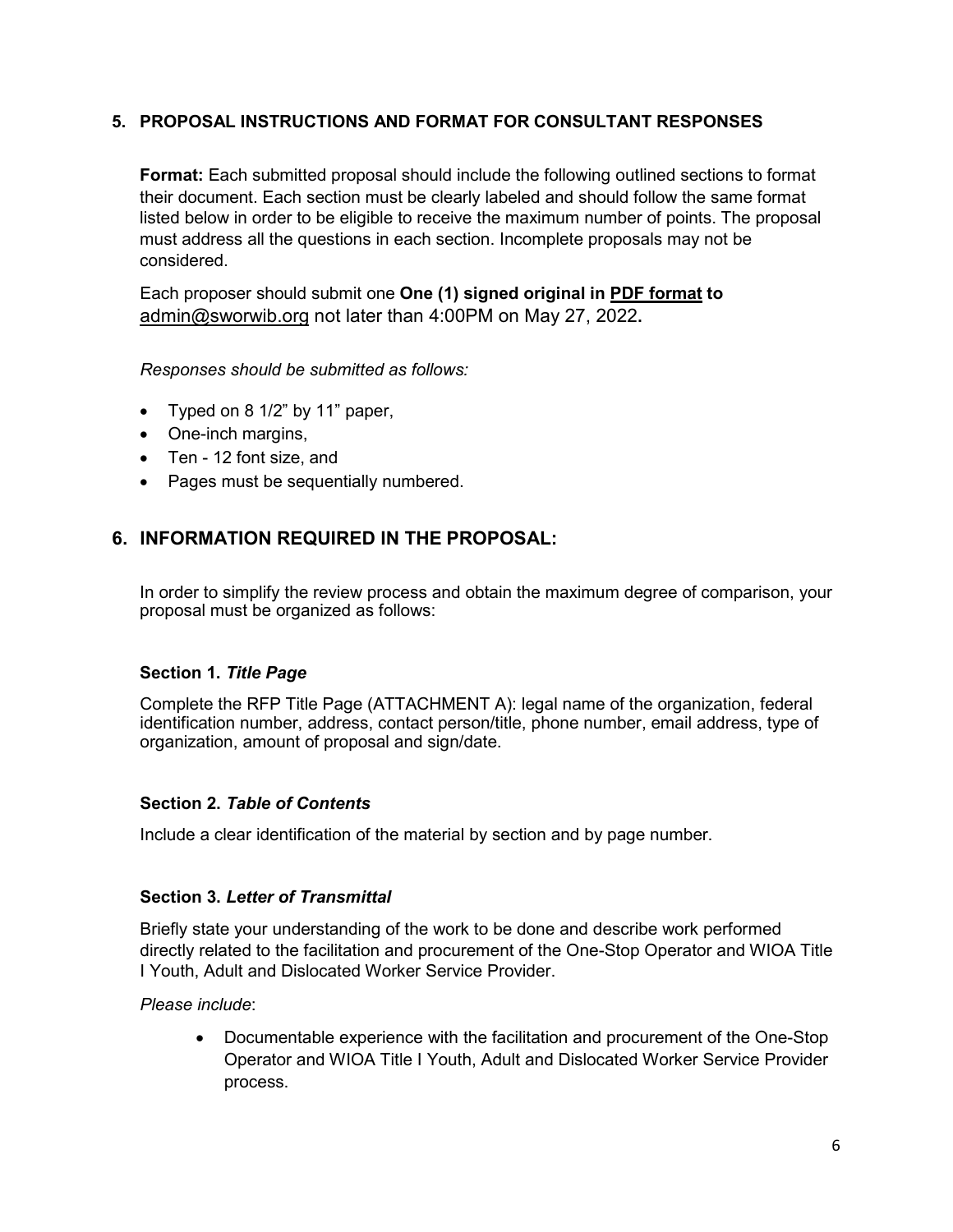- Demonstrate adequate understanding of WIOA federal and state laws and regulations.
- Disclose any disallowed and/or questioned costs by your organization in the past five (5) years.
- Disclose if the organization or entity's principal employees are presently debarred, suspended, proposed for debarment, declared ineligible, or voluntarily excluded from participation by a Federal department or agency.
- Disclose if the organization is unable to be properly bonded or insured.
- Disclose if the organization or its employees are engaged in fraud or abuse.
- Disclose any Labor union disputes or issues.

## **Section 4. Budget/timeline**

It is anticipated that a fixed price contract will be negotiated based on the RFP. Each quote should state the anticipated number of hours required to complete the engagement as well as the hourly rate to be charged by each level of professional providing services. Also include the proposed timeline that it will take to complete the monitoring.

State that all prices, terms and conditions will be held firm for at least 90 days after the proposal opening.

## **7. EVALUATION OF PROPOSALS:**

Proposals submitted in response to this RFP will be evaluated and scored individually by SWORWIB. All proposers are urged not contact SWORWIB directly, other than the contact email marked in the Questions sections. During the evaluation process, proposers may be requested to participate in an interview in order to clarify their proposals as deemed appropriate or necessary the committee.

|                  | <b>Rating Sheet</b>                                                                                                                                                        | <b>Points</b><br><b>Possible</b> |
|------------------|----------------------------------------------------------------------------------------------------------------------------------------------------------------------------|----------------------------------|
| <b>Section 1</b> | <b>Title Page</b>                                                                                                                                                          | 0                                |
| <b>Section 2</b> | <b>Table of Contents</b>                                                                                                                                                   | 0                                |
| <b>Section 3</b> | Documentable experience with the facilitation and procurement<br>of the One-Stop Operator and WIOA Title I Youth, Adult and<br>Dislocated Worker Service Provider process. | 40                               |
| <b>Section 3</b> | Demonstrate adequate understanding of WIOA federal and<br>state laws and regulations.                                                                                      | 20                               |
| <b>Section 3</b> | <b>Disclosures</b>                                                                                                                                                         | 10                               |
| <b>Section 4</b> | Proposed Budget and estimated timeline                                                                                                                                     | 30                               |
|                  |                                                                                                                                                                            |                                  |
|                  | Total Points Possible                                                                                                                                                      | 100                              |

The evaluation will be based on the following evaluation criteria information below.